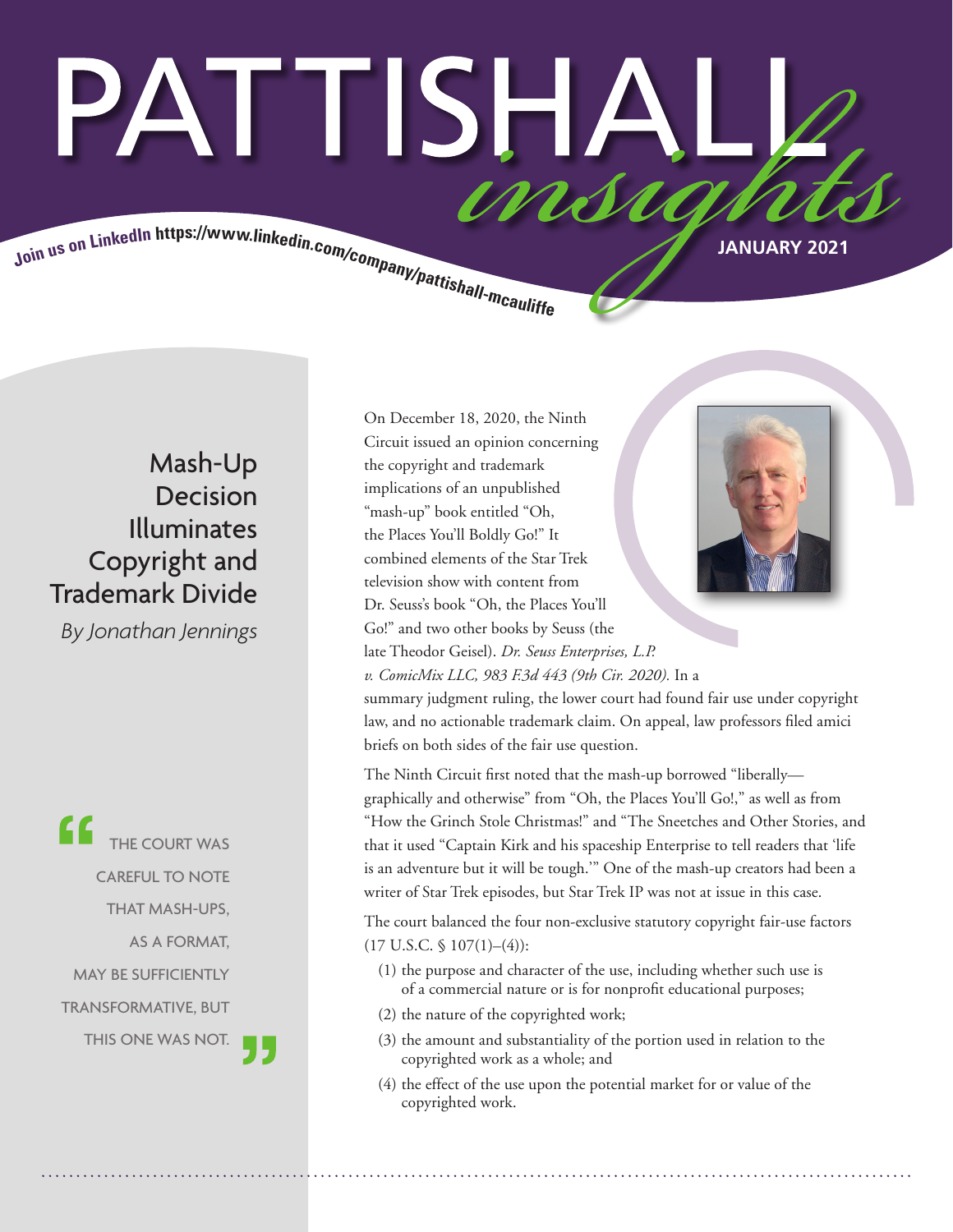On the first factor, the court described the book as a nontransformative repackaging of Seuss Enterprises's (Seuss's) works. It found no parody--the mash-up authors merely thought it was funny to incorporate Star Trek characters into Seuss story lines, and did not hold the Seuss works up to ridicule; this was insufficient to constitute transformative use under existing precedent, citing *Dr. Seuss Enters., L.P. v. Penguin Books USA, Inc.*, 109 F.3d 1394 (9th Cir. 1997). The court was careful to note that mash-ups, as a format, may be sufficiently transformative, but this one was not.

On the second factor, the creative nature of the copyrighted Seuss works weighed against a finding of fair use. Third, on the quantity and substantiality of the copyrighted work that was used, the court found the mash-up included 60% of "Oh, the Places You'll Go!," and significant parts of the two other works—essentially the "heart" of Seuss's works. This also disfavored a finding of fair use.

On the fourth factor, the accused book's impact on the potential market for the plaintiff's work, the Ninth Circuit rejected the lower court's placement of the burden of proof on Seuss to show market harm, and reiterated that fair use was an affirmative defense. Therefore, the burden of persuasion on this factor fell upon ComicMix. The plan to target the school graduation gifts market, where "Oh, the Places You'll Go!" was already a top seller, undercut ComicMix's position that there would be no market impact. Also, Seuss already had authorized collaborations with others, such as The Jim Henson Company, and so the mash-up would have an impact on the market for licensing future derivative works. Even if there had not been an authorized mash-up to date, the court underscored that Seuss had the right to decide if it wanted a mash-up of its works, and ComicMix never asked Seuss for a license.

Ultimately, the court reversed the lower court's finding of copyright fair use and then turned to the question of whether there was an actionable claim under Lanham Act for using the unauthorized title "Oh, the Places You'll Boldly Go!" as well as the Seussian font and style of illustration.

## THE TRADEMARK RULING WAS A HOLLOW VICTORY TO COMICMIX....- 15

In applying the *Rogers* test, the court analyzed whether the artistic relevance of the accused work was "above zero," and if the use of the title and other elements were explicitly misleading. *Rogers v. Grimaldi*, 875 F.2d 994 (2d Cir. 1989). With such a low bar, the court easily found there indeed was sufficient artistic relevance. It then turned to the issue of whether the use of the title and other elements were misleading as to source in light of the following:

- (1) the title merely added the word "boldly" to a famous title;
- (2) the cover uses the "Seussian font;"
- (3) the entire work displays the "Seussian style of illustrations;" and
- (4) the cover "conspicuously" listed the mash-up authors and incorporated a disclaimer that it is "not associated with or endorsed by" Seuss.

Despite a survey purportedly showing some confusion, the court discounted its import because *Rogers* drew the balance in favor of artistic expression and therefore tolerated the "slight risk" that some people may think there is an endorsement. Thus, the Ninth Circuit upheld the lower court's determination that there was no actionable trademark claim.

The trademark ruling was a hollow victory to ComicMix in light of the copyright decision. The low bar required for artistic relevance under *Rogers* presents an interesting contrast to the application of the transformative use test in the copyright fair-use analysis. There are limits to fair use presented here that some will not favor, and undoubtedly not all courts may follow the Ninth Circuit's approach, but the decision provides a path for the creators of future mash-ups to minimize their exposure to IP liability. ■